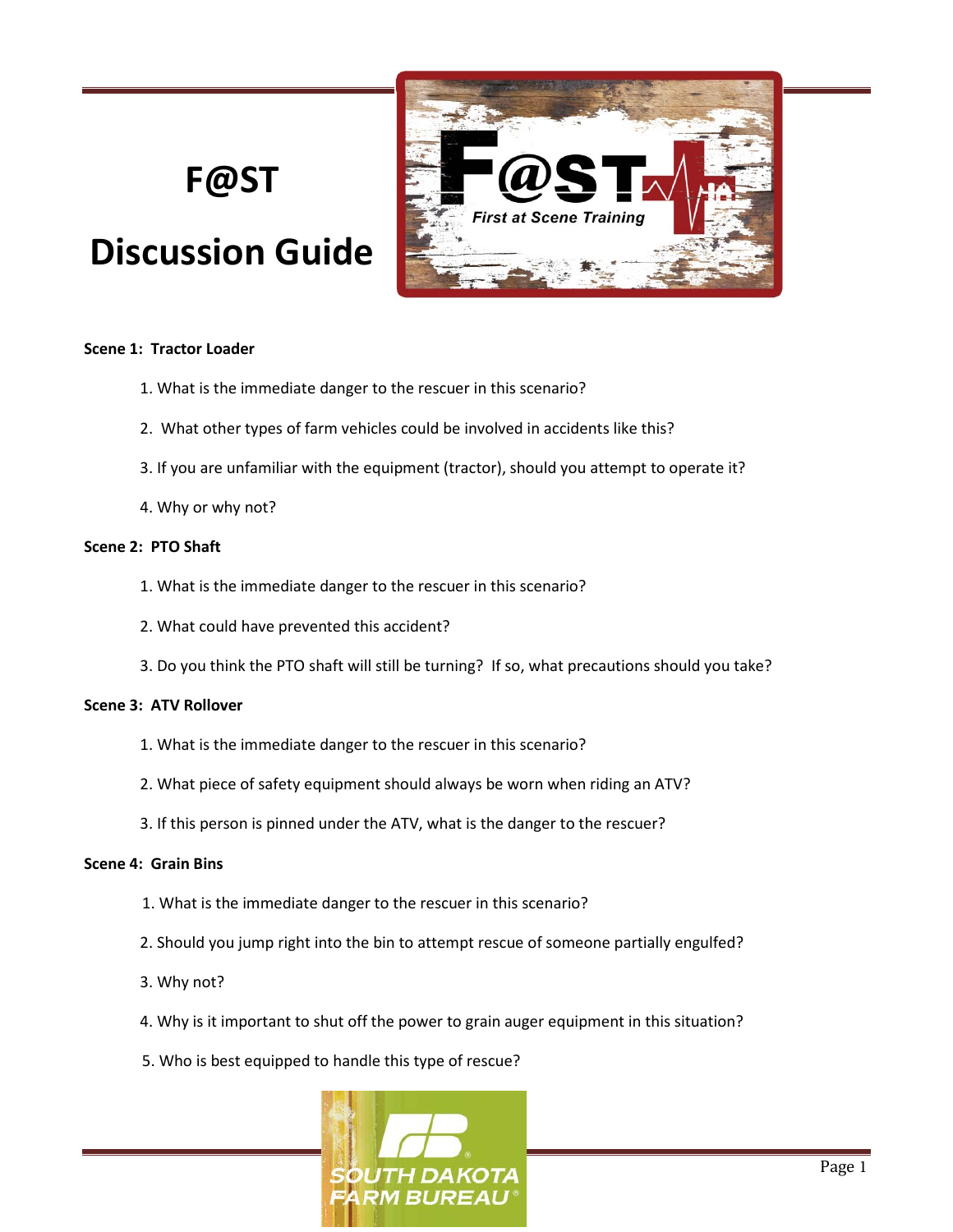#### **Scene 5: Livestock**

- 1. What is the immediate danger to the rescuer in this scenario?
- 2. What is the first thing you should do if possible?
- 3. What other types of animals found in the country (non-livestock) could be an issue?

#### **Scene 6: Bucked Off Horse**

- 1. What is the immediate danger to the rescuer in this scenario?
- 2. Could there be other dangerous animals around that led to the rider being bucked off?
- 3. What are some of the types of injuries you might expect with the victim?

### **Scene 7: Power Lines**

- 1**.** What is the immediate danger to the rescuer in this scenario?
- 2. What are the other dangers present in this scenario?
- 3. Is it safe to attempt to move downed power lines yourself?

#### **Scene 8: Chemical Spill**

- 1**.** What is the immediate danger to the rescuer in this scenario?
- 2. What is the best course of immediate action in a situation like this?
- 3. If you put a handkerchief over your face, is it safe for you to attempt rescue of the victim?

#### **Scene 9: Manure Pit**

- 1. What is the immediate danger to the rescuer in this scenario?
- 2. What is the first reaction most people will have when they come across this type of situation?